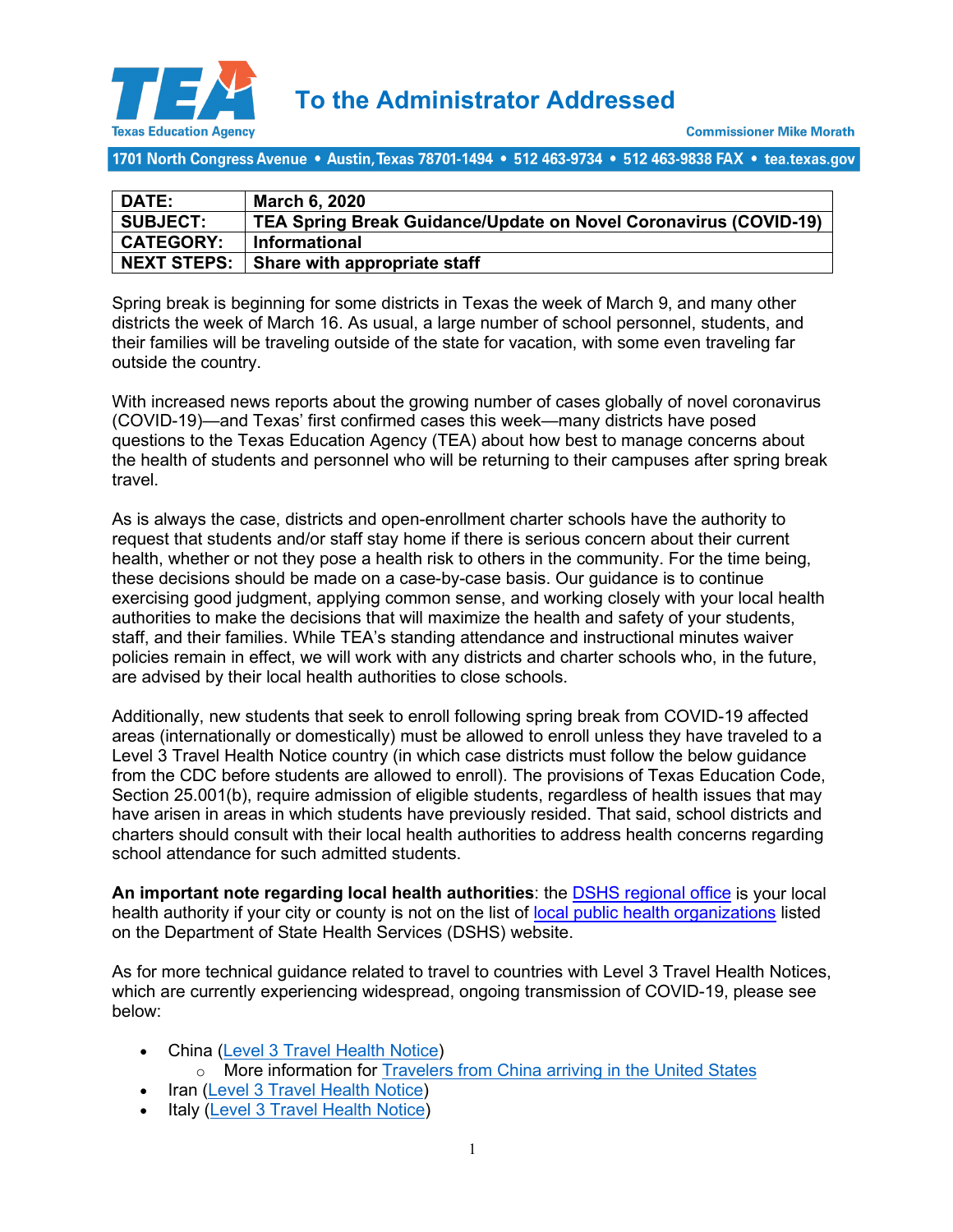• South Korea [\(Level 3 Travel Health Notice\)](https://wwwnc.cdc.gov/travel/notices/warning/coronavirus-south-korea)

*Important Reminder***: If traveling to any countries with Level 3 Travel Health Notices, Center for Disease Control (CDC) guidance calls for staying home for 14 days from the time you left an area with widespread, ongoing community spread (Level 3 Travel Health Notice countries) and practice social distancing.** The CDC recommends the following steps for individuals who have traveled to Level 3 Travel Health Notice countries and areas in the U.S. affected by COVID-19:

1. Take your temperature with a thermometer two times a day and monitor for fever. Also watch for cough or trouble breathing.

2. Stay home and avoid contact with others. Do not go to work or school for this 14-day period. Discuss your work situation with your employer before returning to work.

3. Do not take public transportation, taxis, or ride-shares during the time you are practicing social distancing.

4. Avoid crowded places (such as shopping centers and movie theaters) and limit your activities in public.

5. Keep your distance from others (about 6 feet).

For additional health precautions, please visit: <https://www.cdc.gov/coronavirus/2019-ncov/travelers/after-travel-precautions.html>

TEA also strongly encourages districts and charters to use the spring break period to deep clean facilities. The CDC has released guidance on how best to clean and disinfect schools. The guidance can be found here: [https://www.cdc.gov/flu/pdf/freeresources/updated/cleaning\\_disinfecting\\_schools.pdf](https://www.cdc.gov/flu/pdf/freeresources/updated/cleaning_disinfecting_schools.pdf)

The Texas Department of State Health Services (DSHS) is the lead agency in the state's preparedness efforts. DSHS is working closely with the Office of the Governor and the Texas Division of Emergency Management (TDEM) to coordinate and plan the state's response to COVID-19.

- Governor Abbott has directed TDEM and DSHS to hold twice-weekly meetings of the Texas Emergency Management Council (39 state agencies/institutions of higher education) at the Texas State Operations Center to discuss and review state emergency planning documents and how these plans will be implemented during the state's response to COVID-19.
- In addition to reviewing state planning documents, the Texas Emergency Management Council has discussed:
	- $\circ$  Precautionary strategies Texas is implementing to safeguard communities and protect public health;
	- $\circ$  Achieving consistent communication between local, state, and private sector partners;